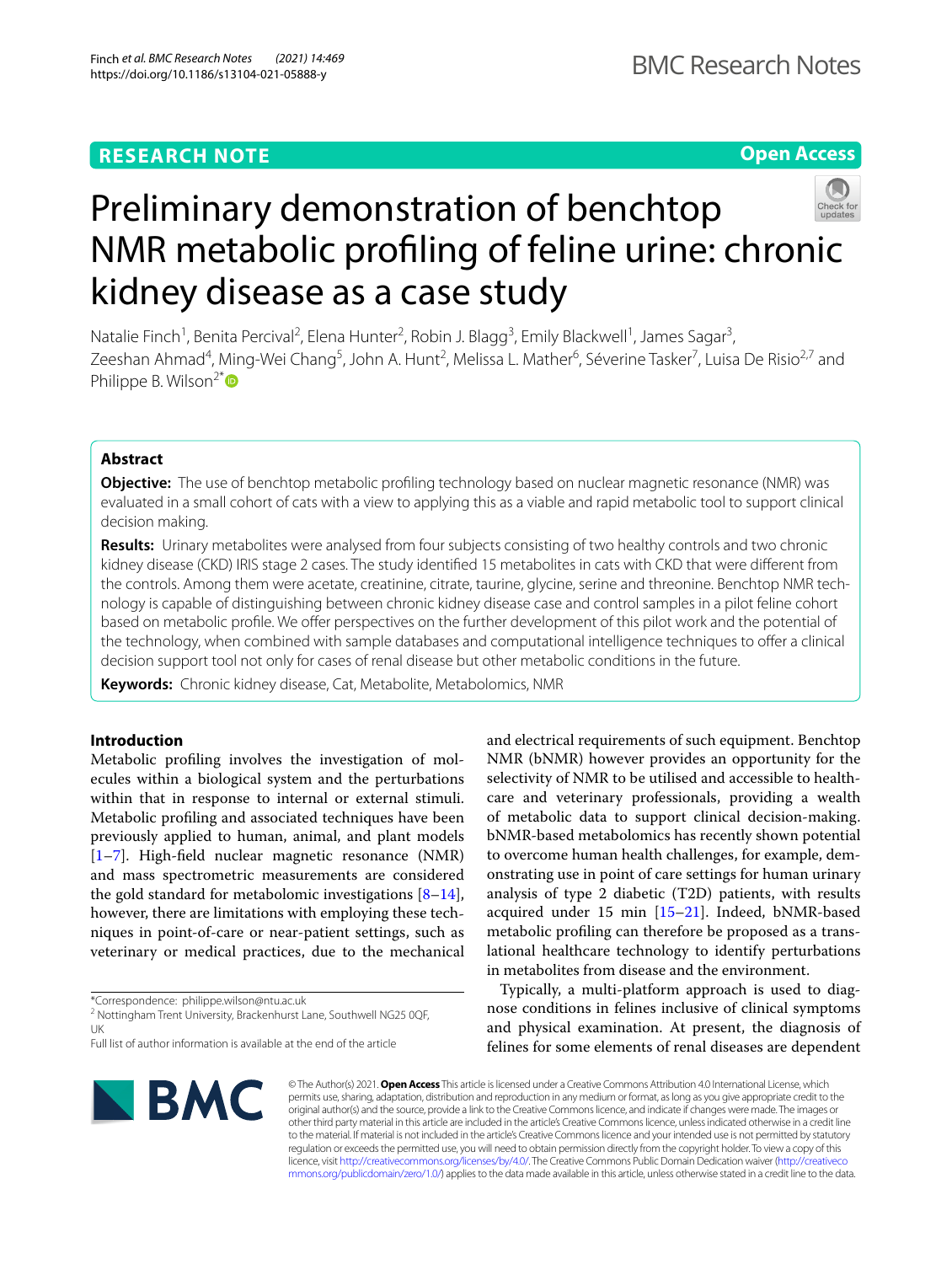on histology and are invasive procedures, requiring tissue biopsies [[11\]](#page-4-6). However, cognitive biases are present upon observing tissues, and this is not a quantitative method of diagnosis due to the discipline predominantly being qualitative or semi-qualitative [[11](#page-4-6)]. Alternative methods include the growth of aerobic bacteria using aerobic urine culture, which is time-consuming and has potential contamination risks [\[12](#page-4-7)]. Moreover, abdominal radiographs and ultrasounds can be used to support clinical examinations however these require owner intervention and physical intervention of the clinician at the surgery [[12](#page-4-7)]. Furthermore, particularly over the COVID-19 pandemic period, veterinary consultations took place remotely either via teleconference or video link [\[19\]](#page-4-8). Diagnostic tests routinely performed are inherently invasive, and particularly complicated in a period of lockdown to contain a global pandemic, as well as being particularly difcult based on behavioural factors in some domesticated species; however, collecting material for urinary analysis is relatively facile and benchtop NMR, once clinically validated, offers the potential for highly rigorous remote investigations  $[21–25]$  $[21–25]$  $[21–25]$  $[21–25]$ . Practically, for such remote collections to be of value to the community, simple post-sampling steps can be implemented by owners; in a time where it is now commonplace to selfadminister lateral flow tests, the post-collection stabilisation of the urine sample prior to transfer to a laboratory would only involve a sterilisation phase which could be simply carried out through addition of a pre-aliquoted solution (containing reagents described in *Experimental* section) to the collected urine sample. Therefore, to detect chronic kidney disease (CKD) in the early stages, changes in metabolites in urine (as a proximal sample) can be identifed. Such analysis can provide a deeper understanding of the mechanisms and metabolic pathways key to the progression of CKD. Cats with CKD are staged according to guidelines developed by the International Renal Interest Society (IRIS) and accepted by the American and European Societies of Veterinary Nephrology and Urology. The IRIS stages range from no azotemia (IRIS stage 1) to the most severe azotemia (IRIS stage 4). Staging guidelines are helpful for making diagnostic, prognostic and therapeutic recommendations for CKD.

## **Main text**

Free-catch, fasted urine samples were collected from cats clinically diagnosed with CKD from urinalysis, GFR and serum biochemistry assessments and centrifuged immediately (3500 rpm at  $4 °C$  for 15 min). Healthy subjects were recruited from the local institutional cat population and had no clinically diagnosed underlying health issues. All subjects were administered similar diets. The method of urine collection was identical to case subjects above. A minimum of 0.5 ml of urine is required for analysis. The supernatants were then stored at  $-80$  °C prior to analysis. NMR spectra were obtained on an Oxford Instruments X-Pulse 60 MHz benchtop NMR spectrometer, operating at  $+40$  °C. Samples were defrosted, and diluted by addition of 20% (by volume) deuterium oxide,  $D_2O$ . One-dimensional proton NMR spectra (with and without solvent suppression), and proton-proton gradient-selective COSY spectra were obtained for each sample. One-dimensional  ${}^{1}H$  spectra were collected with 64 scans, 6 s acquisition time and 5 s relaxation delay; one-dimensional solvent suppressed <sup>1</sup>H spectra [using a WET (Water suppression Enhanced through  $T_1$  effects) sequence] were collected with 128 scans, and the same acquisition time, and relaxation delay; COSY spectra were obtained with 8 scans of 256 slices. All spectra were internally referenced to  $H_2O/HOD$  at  $\delta_H$  + 4.66 ppm. The Kyoto Encyclopedia of Gene and Genomics (KEGG) was used to ascribe signifcant biomolecular modifcations and describe linkages between metabolic cycles.

High-feld metabolomics has already demonstrated translational capability for diagnostic and therapeutic aims in humans with renal conditions [[26](#page-4-11)]. Herein, we use CKD as a case study for the application of this technology and present pilot data from four subjects consisting of two control (Subjects S2,S4) and two with CKD IRIS stage 2 (S1, S3). Subjects S2 and S4 were clinically assessed by a veterinarian for confounding conditions and assessment as control participants for this pilot study as healthy controls with no renal conditions and serum creatinine concentrations of<145 μmol/L. Further details on participants availbale within data protection regulations is available in the Additional fle [1.](#page-3-0)

Subjects S1 and S3 were diagnosed with azotaemic CKD at Stage 2 according to IRIS guidelines from their serum creatinine concentrations of 193 and 188 μmol/L, respectively. Additionally, these CKD subjects show stronger resonances in the aromatic region (signal 17) ascribed to hippurate and phenylacetylglycine aromatic protons. Increases in urinary creatinine have previously been confrmed in cats with CKD [[5\]](#page-4-12). Creatine is essential for energy transfer to skeletal muscle through the formation of ATP. Renal dysfunction can lead to an increase in creatinine in urine; therefore, the level of creatinine in urine is a principal indicator of CKD.

Furthermore, the relatively weak acetate signal compared to healthy controls is indicative of decreased excretion in individuals with CKD, as displayed in Fig. [1](#page-2-0) (S1, S3). Indeed, an inverse correlation between urinary excretion of acetate and renal function has been established in comparative physiological studies [\[4](#page-4-13)]. It has been observed elsewhere that the level of acetate was lower in humans with diabetes mellitus and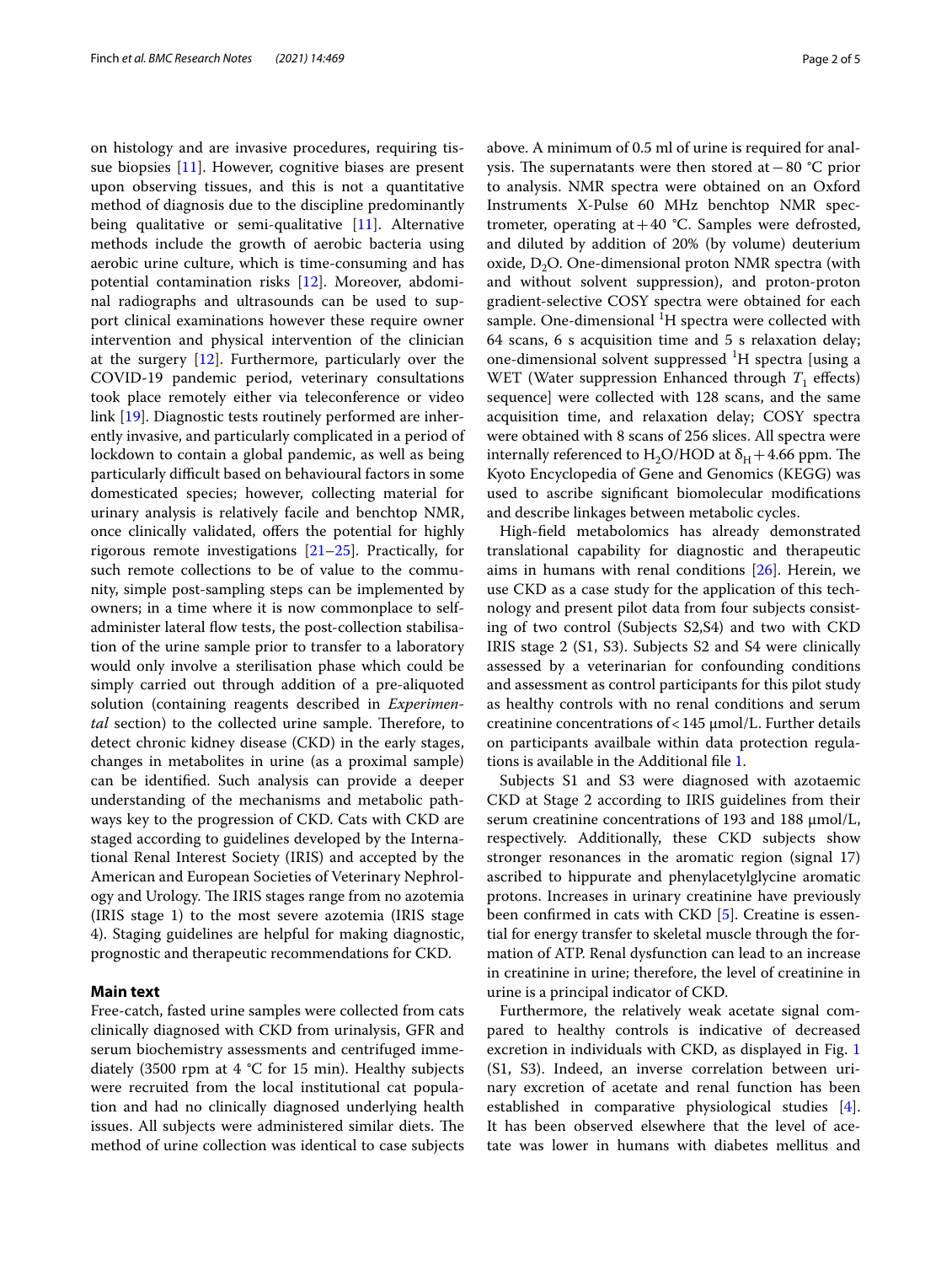

<span id="page-2-0"></span>CKD than those with CKD alone [[13](#page-4-14)]. Reduced excretion of acetate in urine indicates further metabolism to acetyl coenzyme A which has a central role in fatty acid metabolism. Acetyl coenzyme A is involved in the central carbon metabolism that subsequently generates ATP through catabolism of the acetyl moiety in the tricarboxylic acid cycle [[27\]](#page-4-15). Indeed, a reduction in urinary excretion of TCA cycle metabolites and renal expression of the genes which regulate these metabolites has been demonstrated in human cases of CKD, linking to mitochondrial dysfunction and CKD progression. Moreover, recent genomic and metabolomic assessments of human patients with non-diabetic CKD identifed reduced TCA cycle activity in cases when compared to a control group. This reduction in urinary excretion of TCA cycle metabolites was linked to a reduction in overall mitochondrial biogenesis in kidney tissues from CKD patients likely caused by reduced expression of genes such as isocitrate dehydrogenase 3 in the tubointerstitial compartment of the kidney [[9\]](#page-4-16).

Metabolic pathway analysis (MPA) from these pilot data identifed that glycine, serine and threonine metabolism was associated with classifcation between CKD and

control subjects. An impact score from pathway topological analysis was 0.3, whilst a *p* value adjusted by the Holm-Bonferroni correction was 0.00426. This suggests that glycine, serine and threonine metabolism are modifed in CKD subjects compared to the controls. Concentration decreases in metabolites excreted through both serine and threonine metabolism were detected elsewhere [\[10](#page-4-17), [28](#page-4-18)]. Such a signifcance of serine metabolism between groups could be an indicator of its biological role in renal dysfunction. Serine acts as a mediator for methylation and the lowering of blood pressure in renal mechanisms. Serine excretion is correlated to glomerular fltration rate (GFR) which in-turn is used to define reductions in renal function. Therefore, if GFR is reduced, *D*-serine begins to accumulate in tissue [[10,](#page-4-17) [15\]](#page-4-4).

Furthermore, changes in glycine concentration in biofuids over the course of CKD has identifed perturbations in amino acid metabolism in both rat and human models [\[18](#page-4-19)]. Additionally, hippuric acid metabolite signals in CKD subjects are linked to glycine conjugation with benzoic acid in hepatic, intestinal and renal activity [\[22](#page-4-20)]. Taken together, these glycine and glycine-conjugated metabolites are linked to oxidative stress and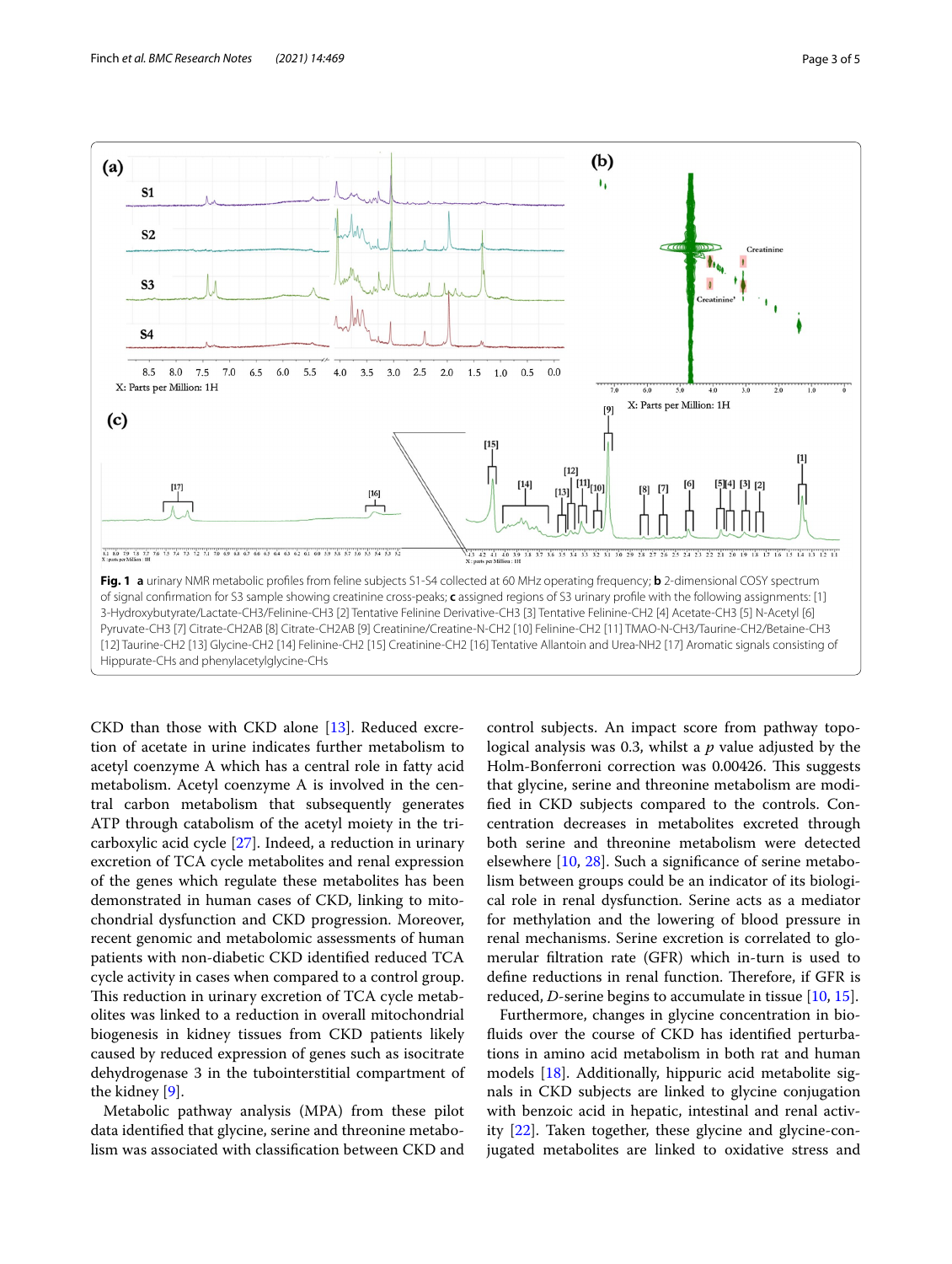infammation through both the IκBα/NF-κB and Keap1/ Nrf2 pathways [[23\]](#page-4-21). Moreover, glycine forms a central node in glutathione metabolism, which with tocopherol act as baseline markers of oxidation and concentrations of downstream metabolites are highly mediated by CKD stage. Cellular processes determining immunity, but particularly infammation can be assessed by sphingolipid metabolites where sphingosines act as signalling molecules. These metabolites, also detected as N-acetyl functions (signal 5) have been demonstrated to be highly sensitive in their concentration to dietary interventions for the treatment of CKD in cats. Indeed, successful fbre supplementation aligned with positive clinical outcomes to changes in diet were ascribed to increased sphingolipid metabolite concentrations in plasma of cats with CKD [\[8\]](#page-4-2).

Regarding other metabolites, the reduction of urine citrate concentration has also been associated with CKD where urine citrate can prevent the formation of calciumbased kidney stones [\[17](#page-4-22)]. Furthermore, the dysfunction of taurine was connected to CKD in other studies [[2\]](#page-4-23). Taurine is involved in osmoregulation, calcium ion kinetics and regulation of the membrane potential in skeletal muscle. Moreover, taurine can be considered as anti-infammatory and an antioxidant agent [25]. Kidneys have a crucial role in maintaining the level of taurine. However, the levels of taurine can be dramatically decreased in patients with CKD. Therefore, taurine can also feature one of the main regulatory metabolites for the detection of CKD [[2\]](#page-4-23).

Renal function can be assessed by the measurement of glomerular fltration rate and is often referred to as the gold standard, however this can involve clinically and technically challenging measurements. Indeed, CKD can be diagnosed in small animals through a combinatorial approach involving creatinine concentration and urine specifc gravity, and whilst these may be widely used, they remain insensitive as prognostic and monitoring markers. Our preliminary assessment of a pilot feline cohort identifes (a) the ability of low feld NMR spectroscopy to detect>15 metabolites in feline urine and (b) the potential of the technology when applied to large cohorts and informed by machine learning, to provide fast biofuid analysis to support clinical decision making.

Benchtop NMR metabolic profiling offers an opportunity to leverage the selectivity of NMR spectroscopy in a portable format capable of being more widely applied, whilst taking advantage of chemometric methods to deconvolute spectra and offer the facility as a technique with diagnostic potential. Benchtop NMR is therefore a potential tool for the early detection of diseases and the evaluation of health conditions that can provide necessary, timely treatments [\[29](#page-4-24), [30](#page-4-25)].

## **Limitations**

Whilst the authors are fully cognisant that the small sample sizes in this preliminary and pilot exemplar study do not allow for the substantiated development of a rationale for use in biomarker discovery or elucidation, we intend this article to act as a frst case study or case report in the application of this miniaturised technology within the feld of animal medicine. Indeed, further to our work in human medicine [[20\]](#page-4-5), a number of more specifc feline metabolites (such as felinine) also need to be analytically quantifed in terms of instrumental sensitivity in order to allow us to fully establish working thresholds for the technology in terms of limits of detection and quantifcation.

#### **Supplementary Information**

The online version contains supplementary material available at [https://doi.](https://doi.org/10.1186/s13104-021-05888-y) [org/10.1186/s13104-021-05888-y.](https://doi.org/10.1186/s13104-021-05888-y)

<span id="page-3-0"></span>**Additional fle 1: Table S1.** Available data on study participants. **Table S2.** Labelled metabolites identifed in urine from subjects S1–S4 and shown in manuscript Figure [1](#page-2-0) (a)–(c).

## **Acknowledgements**

Not applicable

#### **Authors' contributions**

NF, BP, EH, RJB, EB, JS, ZA, MC, JH, MM, ST, LDR, and PBW. All authors contributed to the study conception and design. Material preparation was performed by NF, EB, RJB, BP, EH and JS. Data collection and analysis were performed by RJB, JS, BP, EH, ZA and MC. Supervision was performed by PBW, ZA, MM, JH, ST and LDR. The frst draft of the manuscript was written by PBW, MM, ST, LDR and JH and all authors commented on previous versions of the manuscript. All authors have read and approved the fnal manuscript.

#### **Funding**

PBW thanks Oxford Instruments (OI) for their research support and colleagues for collaborating in the running of this study as detailed in "Authors' Contributions" section. OI colleagues Drs James Sagar and Robin Blagg supported: material preparation and data collection and analysis. Further details on individual contributions to the study are in the "Authors' Contributions" section.

#### **Availability of data and materials**

The datasets used and/or analysed during the current study available from the corresponding author on reasonable request.

#### **Code availability**

Not applicable.

#### **Declarations**

#### **Ethics approval and consent to participate**

All procedures involving animals were in compliance with the European Community Council Directive of 24 November 1986. Written informed consent was obtained from the owners and the study was conducted with approval from the University Animal Welfare and Ethics Review Board (UIN UB/12/025).

#### **Consent for publication**

Not applicable.

#### **Competing interests**

Robin J. Blagg and James Sagar are employed by Oxford Instruments.